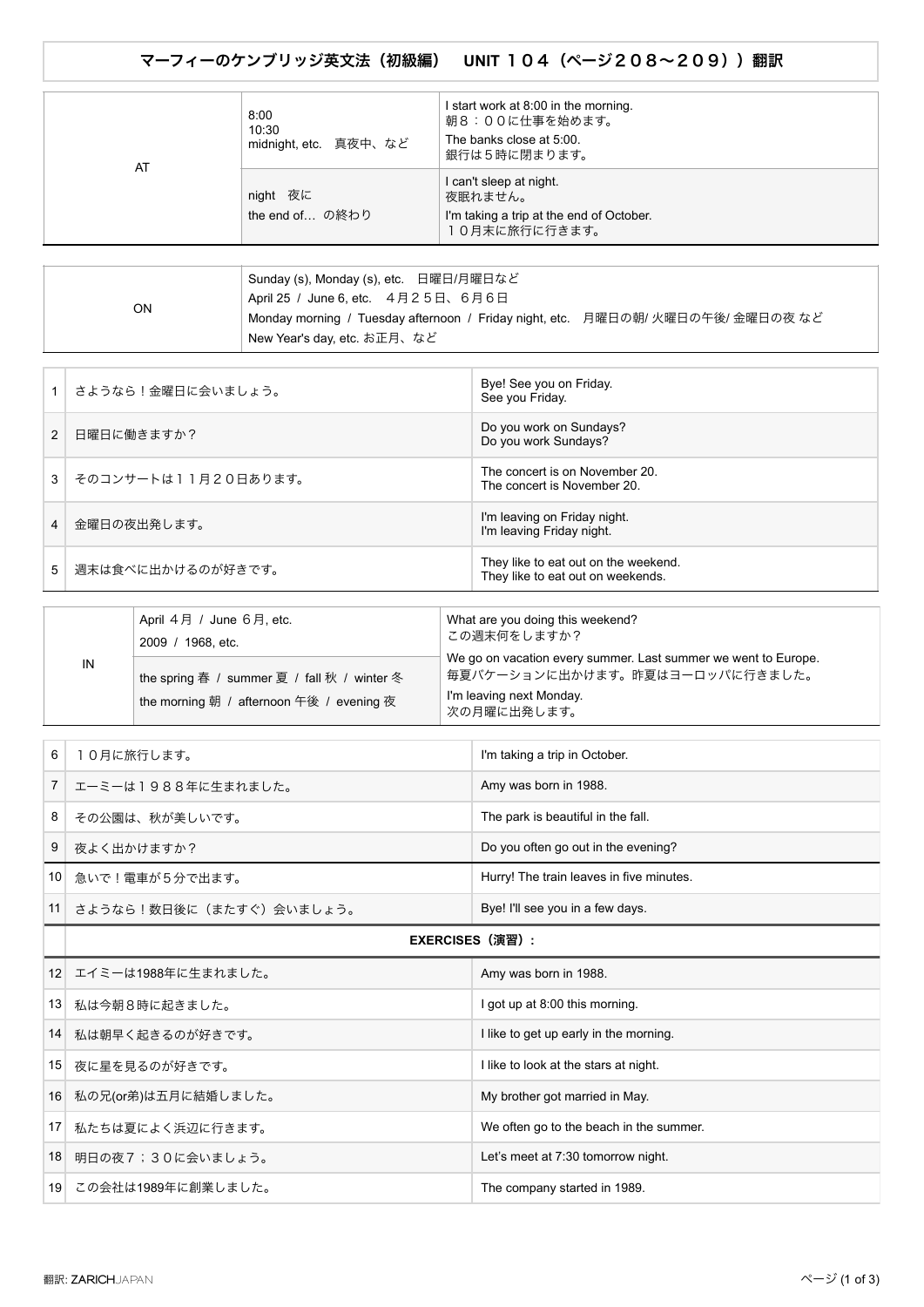| 20 | 月末にお金を送ります。                    | I'll send you the money at the end of the month.                      |
|----|--------------------------------|-----------------------------------------------------------------------|
| 21 | そのカフェは夕方開店し、真夜中 (深夜12時)に閉店します。 | The café is open in the evening. It closes at midnight.               |
| 22 | 6月6日に                          | On June 6                                                             |
| 23 | 夕方 (晩) に                       | In the evening                                                        |
| 24 | 2時半に                           | At half past two                                                      |
| 25 | 水曜日に                           | On Wednesday                                                          |
| 26 | 1997年に                         | In 1997                                                               |
| 27 | 9月に                            | In September                                                          |
| 28 | 9月24日に                         | On September 24                                                       |
| 29 | 木曜日に                           | On Thursday                                                           |
| 30 | 11:45に                         | At 11:45                                                              |
| 31 | 大晦日に                           | On New Year's Eve                                                     |
| 32 | 昼間に                            | At noon                                                               |
| 33 | 今朝                             | In the morning                                                        |
| 34 | 金曜日の朝                          | On Friday morning                                                     |
| 35 | 土曜日の夜                          | On Saturday night                                                     |
| 36 | 夜に                             | At night                                                              |
| 37 | 1日の終わりに                        | At the end of the day                                                 |
| 38 | 週末に                            | On the weekend / at the weekend                                       |
|    |                                |                                                                       |
| 39 | 冬に                             | In the winter                                                         |
| 40 | 10月に旅行をします。                    | (A) I'm taking a trip in October.                                     |
| 41 | 日曜日に仕事をしますか?                   | Do you work Sundays?<br>Do you work on Sundays?                       |
| 42 | 夜いつも疲れを感じます。                   | (B) I always feel tired in the evening.                               |
| 43 | 次の土曜日に出発します。                   | (A) I'm leaving next Saturday.                                        |
| 44 | ティムは5月18日に新しい仕事を始めました。         | Tim started his new job on May 18.<br>Tim started his new job May 18. |
| 45 | ローラは2002年に高校を卒業しました。           | (A) Laura finished high school in 2002.                               |
| 46 | 私たちは、毎火曜日に会います。                | (B) We meet every Tuesday.                                            |
| 47 | 私たちは、夜はあまり出かけません。              | (B) We don't often go out at night.                                   |
| 48 | 木曜日はあなたに会うことが出来ません。            | I can't meet you Thursday.<br>I can't meet you on Thursday.           |
| 49 | リサは月曜日の夜にサムを見かけました。            | Lisa saw Sam Monday night.<br>Lisa saw Sam on Monday night.           |
| 50 | この月末に、出発します。                   | (B) I am leaving at the end of this month.                            |
| 51 | ティムは金曜日にジムに行きます。               | Tim goes to the gym on Fridays.<br>Tim goes to the gym Fridays.       |
| 52 | 電車は5分で出発します。                   | The train leaves in five minutes.                                     |
| 53 | この数日の間に電話します。                  | I'll call you in a few days.                                          |